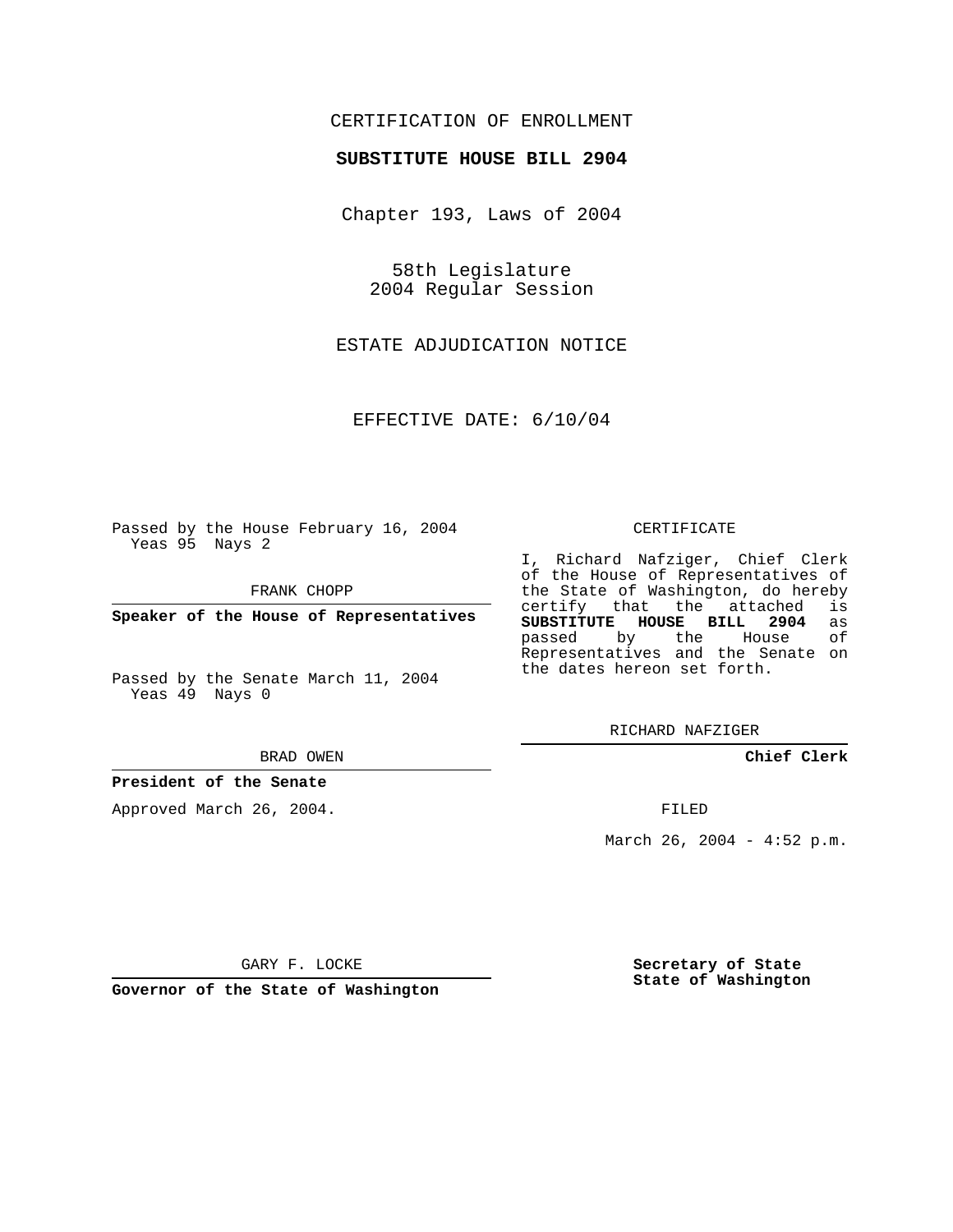# **SUBSTITUTE HOUSE BILL 2904** \_\_\_\_\_\_\_\_\_\_\_\_\_\_\_\_\_\_\_\_\_\_\_\_\_\_\_\_\_\_\_\_\_\_\_\_\_\_\_\_\_\_\_\_\_

\_\_\_\_\_\_\_\_\_\_\_\_\_\_\_\_\_\_\_\_\_\_\_\_\_\_\_\_\_\_\_\_\_\_\_\_\_\_\_\_\_\_\_\_\_

Passed Legislature - 2004 Regular Session

# **State of Washington 58th Legislature 2004 Regular Session**

**By** House Committee on Judiciary (originally sponsored by Representatives Lovick, Moeller, Kirby, McMahan and Newhouse; by request of Department of Social and Health Services)

READ FIRST TIME 02/06/04.

 1 AN ACT Relating to estate adjudication for the department of social 2 and health services; and amending RCW 11.28.330 and 11.28.340.

3 BE IT ENACTED BY THE LEGISLATURE OF THE STATE OF WASHINGTON:

 4 **Sec. 1.** RCW 11.28.330 and 1974 ex.s. c 117 s 31 are each amended 5 to read as follows:

 6 If no personal representative is appointed to administer the estate 7 of a decedent, the person obtaining the adjudication of testacy, or 8 intestacy and heirship, within thirty days shall((<del>, cause written</del> 9 notice of said)) personally serve or mail a true copy of the 10 adjudication ((to be mailed)) to each heir, legatee, and devisee of the 11 decedent, which ((notice)) copy shall contain the name of the 12 decedent's estate and the probate cause number, and shall:

13 (1) State the name and address of the applicant;

14 (2) State that on the . . . . day of . . . . . ,  $((19.7 \cdot \cdot) )$  . . 15 . ., the applicant obtained an order from the superior court of 16 . . . . . . county, state of Washington, adjudicating that the decedent 17 died intestate, or testate, whichever shall be the case;

18 (3) In the event the decedent died testate, enclose a copy of his 19 will therewith, and state that the adjudication of testacy will become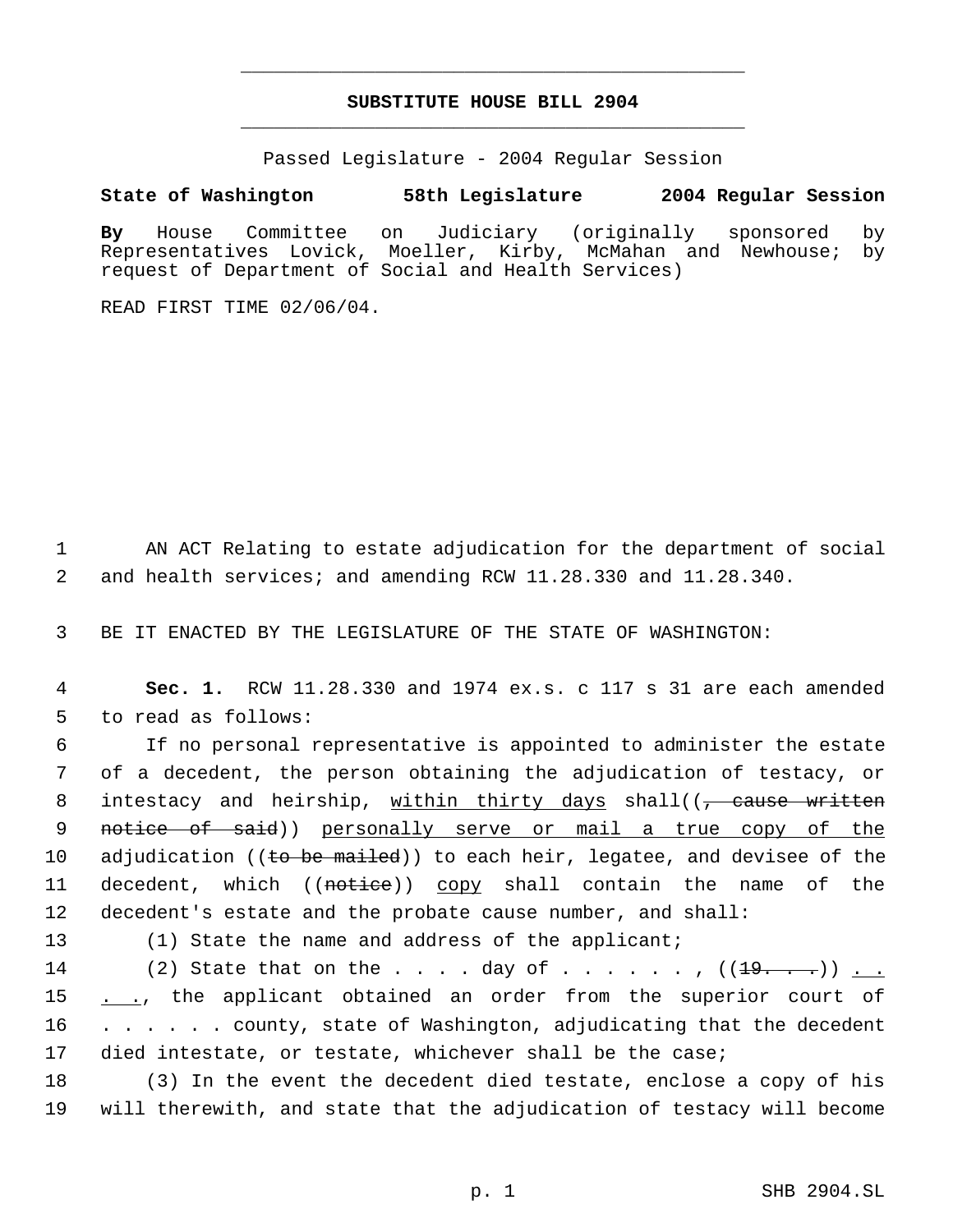final and conclusive for all legal intents and purposes unless any heir, legatee, or devisee of the decedent shall contest said will within four months after the date the said will was adjudicated to be the last will and testament of the decedent;

 (4) In the event that the decedent died intestate, set forth the names and addresses of the heirs of the decedent, their relationship to the decedent, the distributive shares of the estate of the decedent which they are entitled to receive, and that said adjudication of intestacy and heirship shall become final and conclusive for all legal intents and purposes, unless, within four months of the date of said adjudication of intestacy, a petition shall be filed seeking the admission of a will of the decedent for probate, or contesting the adjudication of heirship.

 Notices provided for in this section may be served personally or sent by regular mail, and proof of such service or mailing shall be 16 made by an affidavit filed in the cause;

 (5) Mail a true copy of the adjudication, including the decedent's 18 social security number and the name and address of the applicant, to the state of Washington department of social and health services office 20 of financial recovery.

 **Sec. 2.** RCW 11.28.340 and 1988 c 29 s 1 are each amended to read as follows:

 Unless, within four months after the entry of the order adjudicating testacy or intestacy and heirship, and the mailing or service of the notice required in RCW 11.28.330 any heir, legatee or devisee of the decedent shall offer a later will for probate or contest an adjudication of testacy in the manner provided in this title for will contests, or offer a will of the decedent for probate following an adjudication of intestacy and heirship, or contesting the determination of heirship, an order adjudicating testacy or intestacy and heirship without appointing a personal representative to administer a decedent's estate shall, as to those persons by whom notice was waived or to whom said notice was mailed or on whom served, be deemed the equivalent of the entry of a final decree of distribution in accordance with the provisions of chapter 11.76 RCW for the purpose of:

 (1) Establishing the decedent's will as his last will and testament and persons entitled to receive his estate thereunder; or